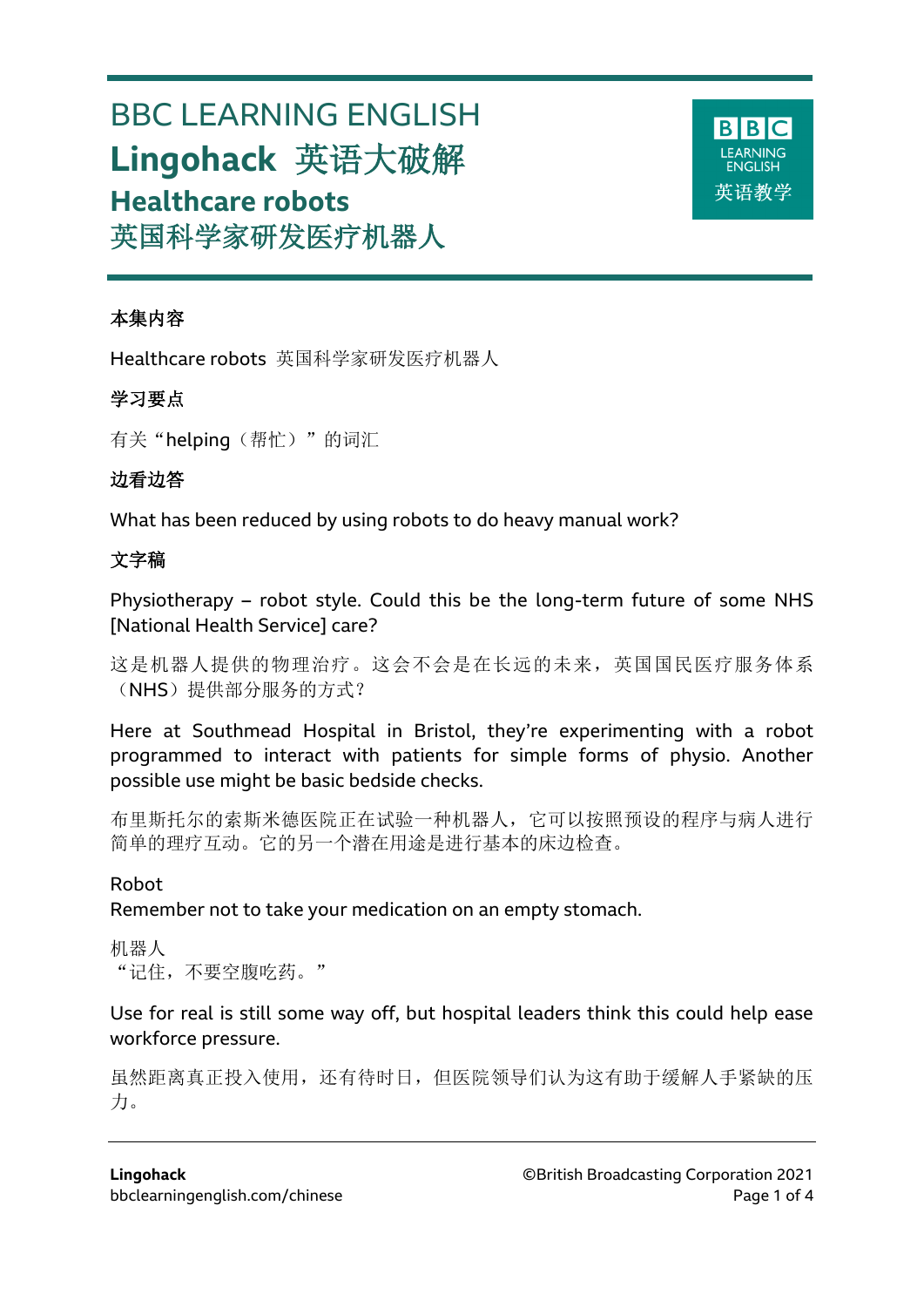Dr Tim Whittlestone, Deputy Medical Director, Southmead Hospital Everyone understands that people want more out of healthcare as they live longer. We have not enough workforce to deliver those demands, and of course, robotics and technology can be taught to do mundane, repeat **menial tasks**.

蒂姆·惠特斯顿医生 索斯米德医院副医疗主管 "每个人都明白,随着人们寿命的增长,他们对医疗保健的需求会增多。我们没有足 够的人手来满足这些需求,当然,我们可以利用机器人和科技来执行琐碎而繁复的粗 活。"

The hospital is working with the Bristol Robotics Laboratory, looking at future care of patients in their own homes. This device can be controlled remotely to help with basic household tasks.

这家医院正在和布里斯托尔机器人实验室合作,研究未来如何能让患者在自家接受护 理。这个设备可以被远程控制,帮人做基本的家务活。

Technology can clearly help those who need **assistance** at home, but might people feel they lose out from lack of human contact?

科技显然可以为那些在家中需要帮忙的人助一臂之力,但人们会不会因此觉得失去了 人际交流能带来的益处?

Professor Praminda Caleb-Solly, Bristol Robotics Laboratory

In no way are we looking to replace people, because I myself wouldn't want that. So, I wouldn't want to think about that as a possibility for anyone else. The idea here is to **augment** and improve the care provision and the quality of care that can be provided.

普拉敏达·凯勒布·索利教授 布里斯托尔机器人实验室 "我们绝不是想让机器人替代人类,因为我自己不想这样。所以,我不想让这种情况 在其他人身上成为可能。我们开发机器人是为了增强并改善护理服务和质量。"

And away from patients, there's automation. Robotic **portering** delivers most supplies around the hospital, including to operating theatres and meals for the wards. They even have their own lifts. Because they do the heavy manual work, staff injuries have been reduced.

在没有病人的地方,也有自动化技术的身影。机器人搬运工在医院运送大部分的物 资,包括手术室物资和病房膳食。它们甚至有专用电梯。因为有机器人做重活儿,员 工受伤情况得以减少。

Robot technology is also at work in the hospital pharmacy. Orders for medicines are processed rapidly and **made ready** for clinical teams. Pharmacists say it improves patient safety by eliminating human error.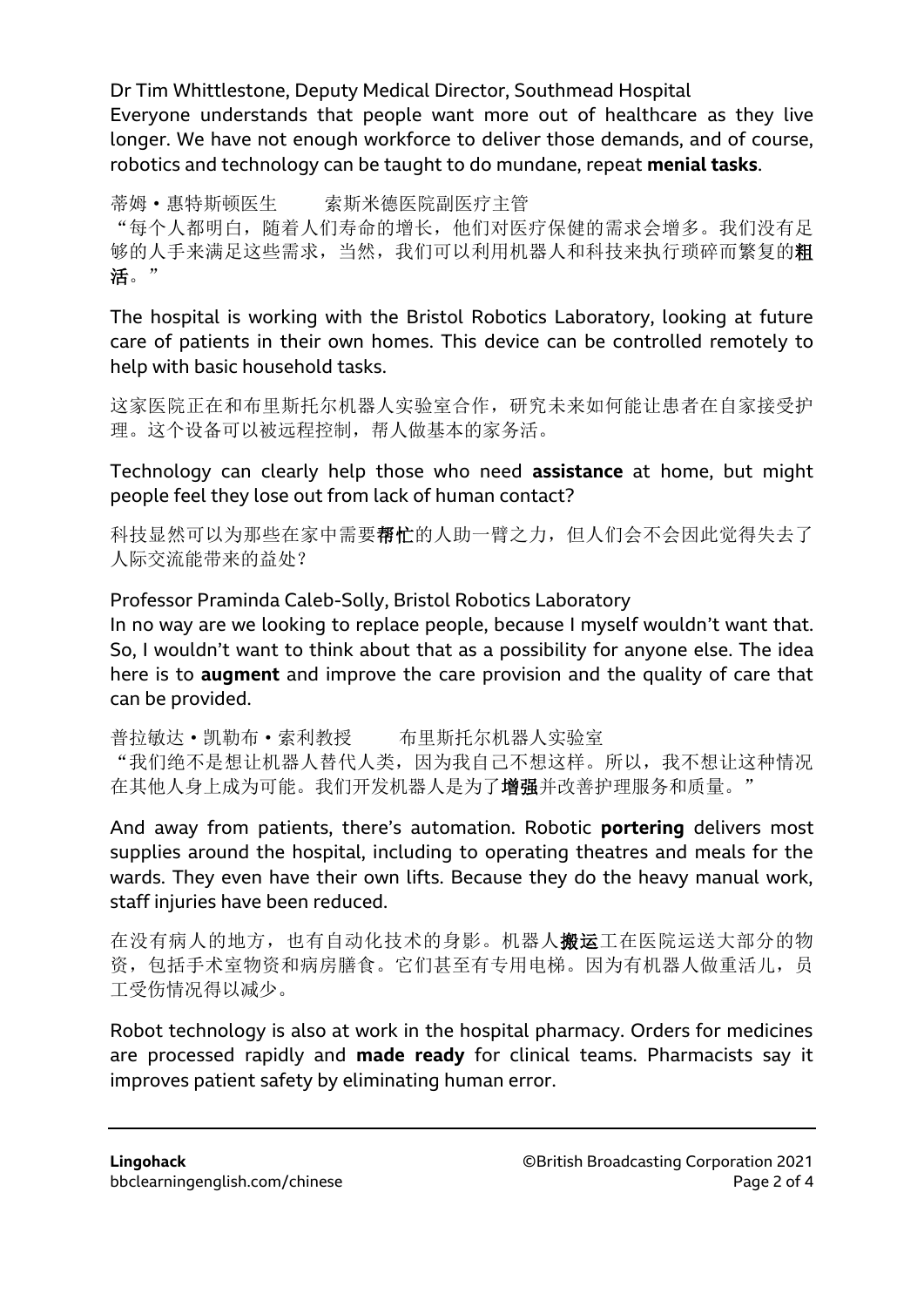机器人技术在医院药房中也大显身手。机器设备能够迅速处理收到的药单,把药物准 备好给临床团队。药剂师们表示,这项技术消除了人为错误,从而使病人更安全。

#### Hugh Pym, BBC Health Editor

Whether they're moving supplies around hospitals or having direct contact with patients, robotic devices are thought to offer, potentially, major long-term benefits to the NHS. But there are big questions over what that will mean for patients' experiences and the impact on staff.

#### 休·皮姆 BBC 卫生事务编辑

"不论是在医院运送物资,还是直接与病人接触,机器人设备都被认为有可能给国民 医疗服务体系带来巨大的长远好处。但这对病人的感受和对员工有多大的影响,还存 在很大的疑问。"

Helen Stokes Lampard, Chair, Academy of Medical Royal Colleges

I'm excited about the increased use of technology in care homes, but also throughout the NHS. There's tremendous potential there. But of course, as a scientist, I want to see the evidence too. I want to make sure that things are safe, that they are effective, and there are no unexpected side effects or consequences.

海伦·斯托克斯·兰帕德 皇家医学院院长 "我很高兴见到养老院以及整个国民医疗服务体系越来越多地使用科技。这里有巨大 的潜力。当然,作为一名科学家,我也想看到技术发挥作用的证据。我想确保一切都 是安全有效的,而且没有意想不到的副作用或后果。"

They won't necessarily offer cups of tea or even look like this. But the fact that hospital leaders are working with engineers on robotics, shows there is a radical vision for post-pandemic health and care.

机器人不一定会帮你泡茶,也不一定长成这样。但医院领导与机器人工程师合作的事 实表明,人们对新冠疫情后的医疗保健抱有重大愿景。

## 词汇

menial tasks 枯燥乏味的工作

assistance 帮助

augment 增强, 提高

portering 搬运

made ready 准备完毕